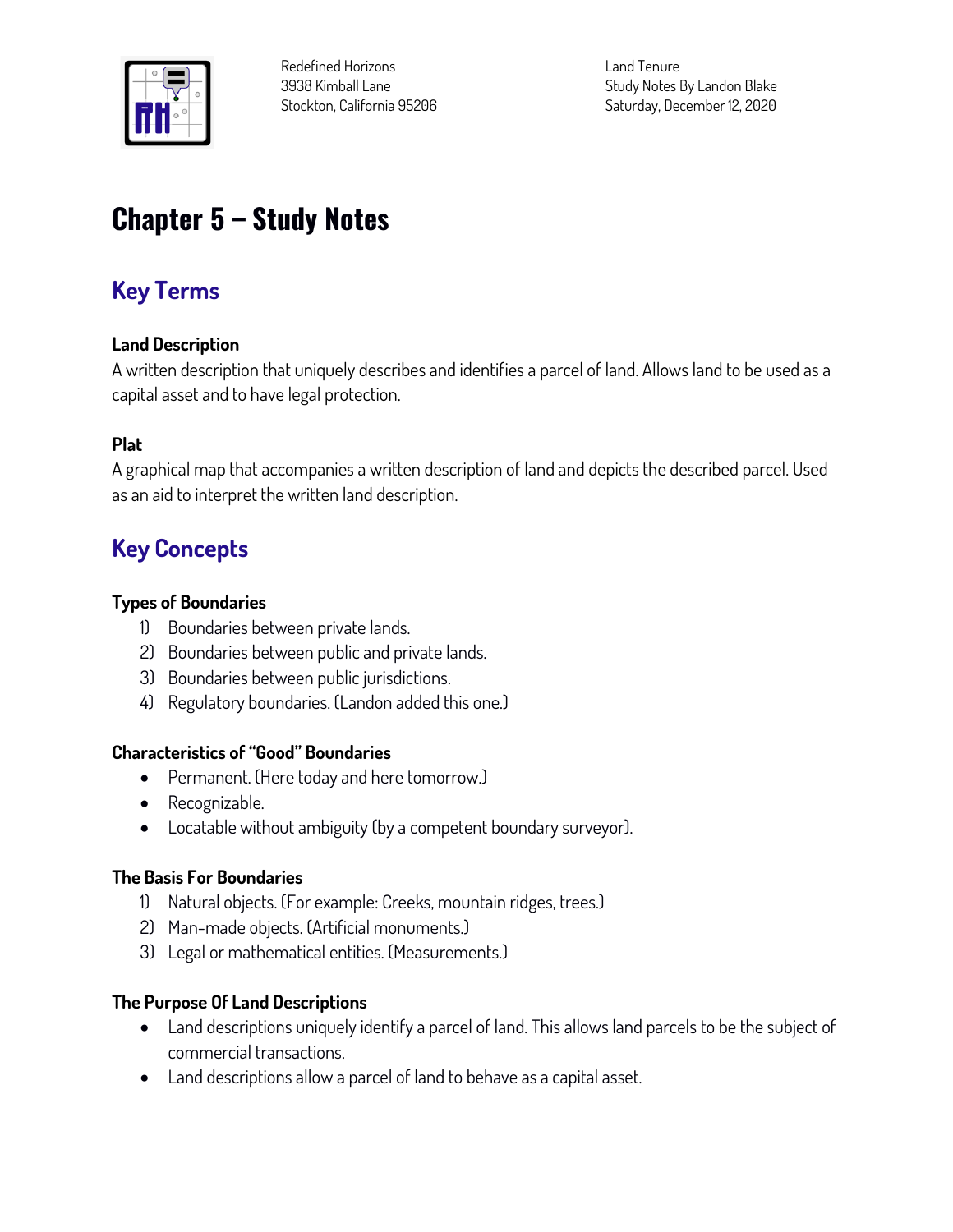

**Land Tenure Study Notes By Landon Blake Saturday, December 12, 2020**

 **Legal protection (for land that can be identified in a legal action using a land description) removes the need to physical occupy and defend land.**

#### **Types Of Land Descriptions**

- **1) Lot and block. (Reference to a subdivision map.)**
- **2) Metes and bounds.**
- **3) PLSS**
- **4) Other (Strip/By Area/By Width/One Side Of A Line)**

#### **Requirements For A Good Land Description**

- **Correct and accurate.**
- **Related to an established and identifiable point on the ground.**
- **Identify a unique parcel of land.**
- **Able to be retraced on the ground by a competent boundary surveyor.**
- **Allow for the determination of the relationship between the subject parcel and adjoiners.**

### **Main Parts Of A Land Description**

- **Land descriptions have three main parts. (Landon added the third part.)**
	- **1) Caption. The caption has the general location of the parcel and the identification of the parcel. It may also identify the legal jurisdiction of the parcel and the owners of the parcel.**
	- **2) Body. The body contains the detailed description of the parcel.**
	- **3) End notes. The end notes contain information on the coordinate reference system, units, basis-of-bearing and other notes from the boundary surveyor related to the land description.**

#### **Considerations For Land Descriptions**

- **Sufficient information for document references. (Recording identifier, date recorded, and document name.)**
- **Adequate description of referenced monuments.**
- **Basis-of-bearings.**
- **Coordinate reference system information.**
- **Sufficient data for all curves.**

#### **Land Description Plats**

- **Plats aid in the interpretation of the written description.**
- **Plats are required to accompany a written description in some jurisdictions.**